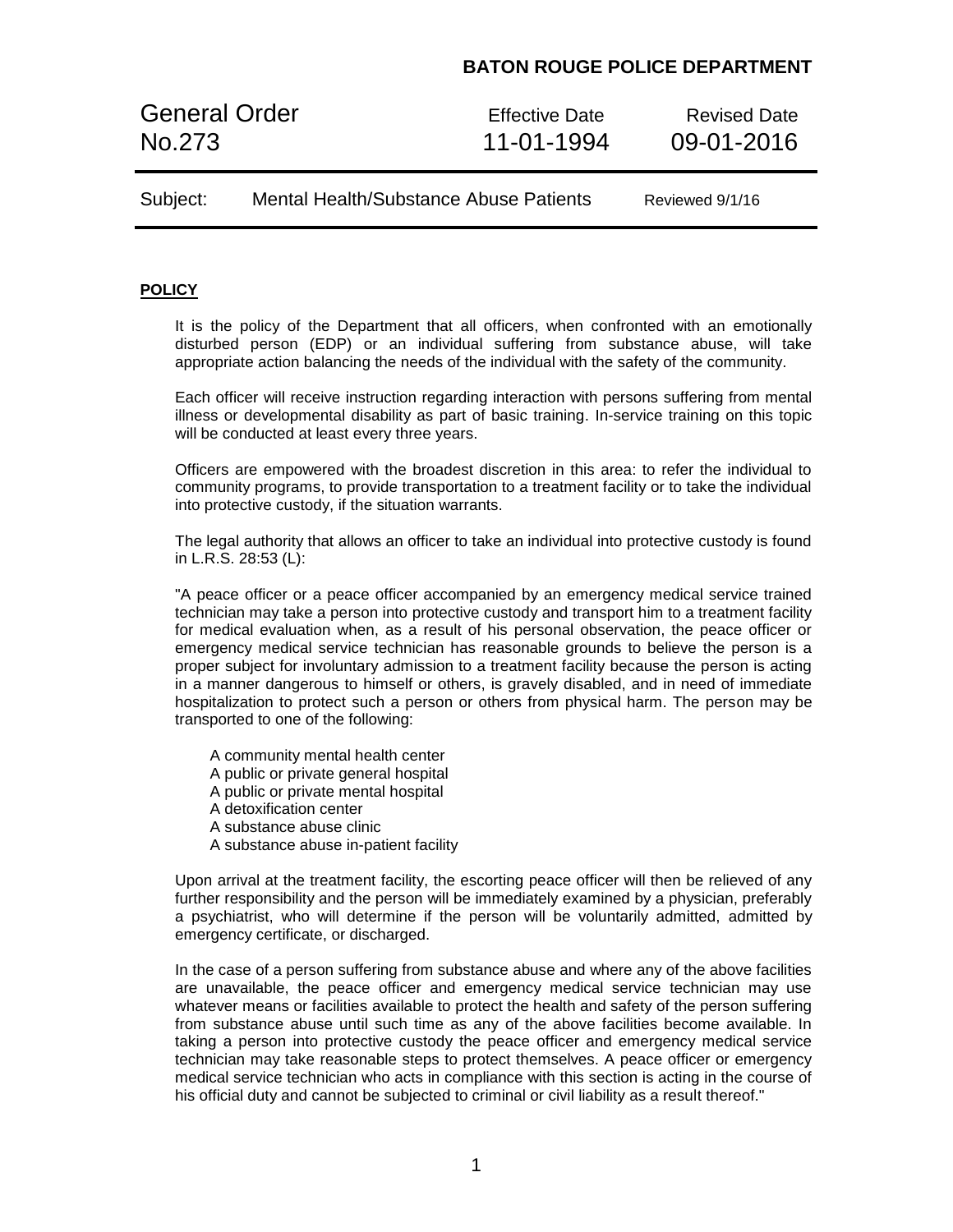# **BATON ROUGE POLICE DEPARTMENT**

General Order **Effective Date** Revised Date No.273 11-01-1994 09-01-2016

Subject: Mental Health/Substance Abuse Patients Reviewed 9/1/16

### **PROCEDURES**

### **I. Physicians Emergency Certificate**

- A. A Physicians Emergency Certificate (PEC) may be issued by the Coroner or any doctor. This document constitutes legal authority to transport the patient to a treatment facility and to return the patient to the treatment facility if he is absent during periods of detention.
- B. Officers are assigned to locate and transport a patient will deliver a copy of the PEC to the personnel of the facility. The PEC will specify which facility will be used.
- C. No officer will be assigned a call to transport a patient from one treatment facility to another, except in emergency circumstances. This includes following an ambulance to another facility.
- D. No patient will be transported to a treatment facility outside East Baton Rouge Parish without orders from a District/Unit or higher rank commander.

### **II. Protective Custody**

- A. Officers may take an individual into protective custody whenever the person:
	- 1. Is a danger to himself,
	- 2. Is a danger to others,
	- 3. Is gravely disabled and immediate hospitalization is necessary to protect such a person or others from harm.
- B. Officers must personally observe the conduct or rely on advice from an Emergency Medical Services (EMS) technician who has personally observed the conduct which led to the conclusion the subject is in one of the above categories.
	- 1. Officers should carefully document their observations or those of the EMS technician(s) in a report whenever an individual is taken into protective custody. This will include the name(s) and ID number(s) of all EMS technician witnesses and the names, addresses and telephone numbers of any civilian witnesses/complainants.
	- 2. If there is any doubt as to whether or not to take an individual into protective custody or the conclusions reached by the officer differ from the EMS technician(s), a supervisor will be summoned to the scene.
	- 3. Supervisors will consult with the emergency room physician via Medical Control (Medcom) or by telephone before determining whether or not the individual is to be taken into protective custody.
	- 4. Officers will provide EMS technicians with the file number of the report upon request.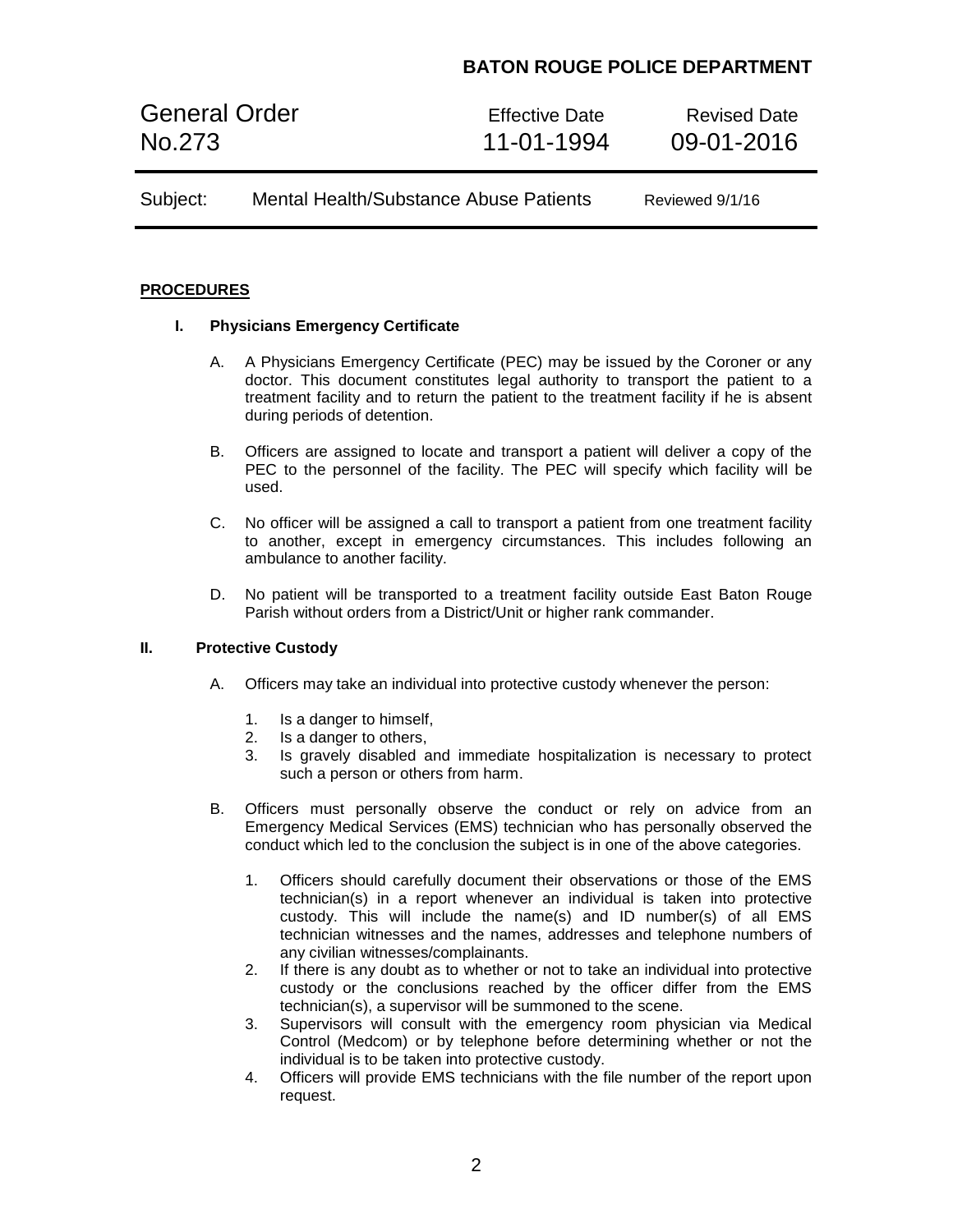# **BATON ROUGE POLICE DEPARTMENT**

General Order **Effective Date** Revised Date No.273 11-01-1994 09-01-2016

- C. If the subject's family members specify a treatment facility within the city of Baton Rouge, every effort will be made to accommodate their wishes.
- D. Indigent patients or those with no family members present will be transported to Authorized Medical Facility.

### **III. Transportation**

- A. Injured patients will be transported by EMS.
- B. An officer must accompany the ambulance. The totality of the circumstances will determine if the officer actually rides in the ambulance or follows in his unit.
- C. Ambulatory patients may be transported either by EMS or by police unit.
	- 1. If there is any doubt as to the physical condition of the patient, he will be evaluated by EMS.
	- 2. Patients will not be transported by EMS merely to restrain them.
- D. Patients will be physically restrained (handcuffed or flexcuffed) during transportation unless there is a physical condition (amputation, comatose, elderly, etc.) that would make restraints unnecessary.
- E. Patients who exhibit violent tendencies require particular attention to recognize Excited Delirium. This includes mental patients and those suffering from substance abuse.
	- 1. Violent patients will have their legs restrained.
	- 2. Patients will be transported sitting up, in the rear seat, seat belted, never prone.
	- 3. Two officers will transport the patient.
		- a. If the patient is transported by EMS, one officer will ride in the ambulance and one will follow in a unit.
		- b. If a unit is used to transport a violent patient, one officer will constantly monitor the patient's color, breathing and level of consciousness.
		- c. If necessary a light will be used to monitor the patient's vital signs.
	- 4. If at any time the patient loses a functional level of consciousness (voluntary movement and/or speech) paramedics should be called or the patient will be transported immediately to the closest emergency medical facility.